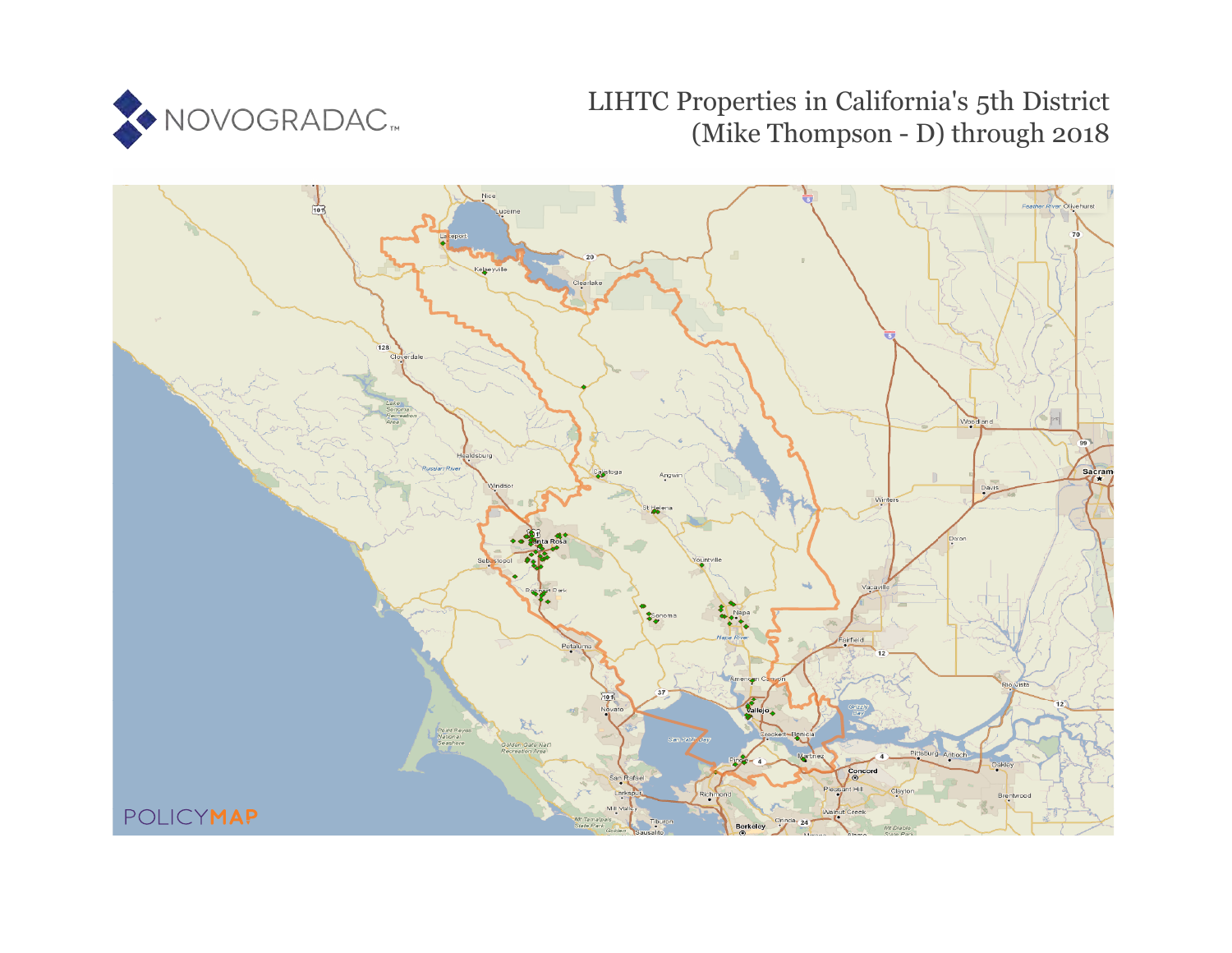| <b>Project Name</b>                          | <b>Address</b>                                                                      | City              | <b>State</b> | <b>Zip Code</b> | <b>Nonprofit</b><br><b>Sponsor</b> | <b>Allocation</b><br>Year | <b>Annual</b><br><b>Allocated</b><br><b>Amount</b> |      | <b>Year Placed Construction Type</b><br>in Service <b>Construction</b> Type | <b>Total</b><br><b>Units</b> | Low<br><b>Income</b><br><b>Units</b> | <b>Rent or</b><br><b>Income</b><br><b>Ceiling</b> | <b>Credit</b><br><b>Percentage</b>      | Tax-<br><b>Exempt</b><br><b>Bond</b> | <b>HUD Multi-</b><br><b>Family</b><br><b>Financing/Rental</b><br><b>Assistance</b> |
|----------------------------------------------|-------------------------------------------------------------------------------------|-------------------|--------------|-----------------|------------------------------------|---------------------------|----------------------------------------------------|------|-----------------------------------------------------------------------------|------------------------------|--------------------------------------|---------------------------------------------------|-----------------------------------------|--------------------------------------|------------------------------------------------------------------------------------|
| <b>MARINA HEIGHTS</b>                        | 135 CAROLINA VALLEJO<br><b>ST</b>                                                   |                   | CA           | 94590           | Yes                                | 1998                      | \$220,574                                          | 1999 | Acquisition and Rehab 152                                                   |                              | 151                                  | 60% AMGI                                          | $30\,\%$ present $\,$ Yes value         |                                      |                                                                                    |
| MARINA VISTA I                               | 201 MAINE ST VALLEJO                                                                |                   | CA           | 94590           | Yes                                | 1998                      | \$132,204                                          | 1999 | Acquisition and Rehab 88                                                    |                              | 88                                   | 60% AMGI                                          | $30\,\%$ present $\,$ Yes value         |                                      |                                                                                    |
| MARINA VISTA II                              | 201 MAINE ST                                                                        | <b>VALLEJO</b>    | ${\rm CA}$   | 94590           | Yes                                | 1998                      | \$221,131                                          | 1999 | Acquisition and Rehab 148                                                   |                              | $147\,$                              | 60% AMGI                                          | $30\,\%$ present $\,$ Yes value         |                                      |                                                                                    |
| NORTHPOINT VILLAGE 2145 STONY<br><b>APTS</b> | POINT RD                                                                            | <b>SANTA ROSA</b> | CA           | 95407           | Yes                                | 1997                      | \$685,484                                          | 1999 | New Construction                                                            | 70                           | $\bf{69}$                            | $60\%$ AMGI                                       | $70$ % present $\,$ No value            |                                      |                                                                                    |
| PANAS PLACE                                  | 2496 OLD<br>STONY POINT SANTA ROSA<br>RD                                            |                   | ${\rm CA}$   | 95407           | $\mathbf{N}\mathbf{o}$             | 1997                      | \$366,520                                          | 1999 | New Construction                                                            | $\bf{66}$                    | 65                                   | 60% AMGI                                          | $30\,\%$ present $\,$ Yes value         |                                      |                                                                                    |
| PECAN COURT                                  | 2020 CLAY ST                                                                        | <b>NAPA</b>       | ${\rm CA}$   | 94559           | No                                 | 1997                      | \$79,921                                           | 1999 | <b>New Construction</b>                                                     | 25                           | 24                                   | 60% AMGI                                          | $30\,\%$ present $\,$ Yes value         |                                      |                                                                                    |
| <b>QUAIL RUN</b>                             | 1018 BELLEVUE SANTA ROSA<br>AVE                                                     |                   | ${\rm CA}$   | 95407           | No                                 | 2000                      | \$788,419                                          | 1999 | New Construction                                                            | 200                          | 199                                  | 60% AMGI                                          | $30\,\%$ present $\,$ Yes value         |                                      |                                                                                    |
| SCHOOLHOUSE COURT SHURTLEFF                  | 2175<br>AVE                                                                         | <b>NAPA</b>       | ${\rm CA}$   | 94559           | No                                 | 1997                      | \$67,804                                           | 1999 | New Construction                                                            | 14                           | 14                                   | 60% AMGI                                          | $30\,\%$ present $\,\mathrm{Yes}$ value |                                      |                                                                                    |
| <b>WEST OAKS APTS</b>                        | 2578 W OAK CIR SANTA ROSA                                                           |                   | CA           | 95401           | $\mathbf{No}$                      | 1999                      | \$304,472                                          | 1999 | New Construction                                                            | 52                           | 52                                   | 60% AMGI                                          | $30\,\%$ present $\,$ Yes value         |                                      |                                                                                    |
| <b>CHELSEA GARDENS</b><br><b>APTS</b>        | 1220 MCMINN<br>AVE                                                                  | <b>SANTA ROSA</b> | CA           | 95407           | No                                 | 1999                      | \$209,616                                          | 1999 | Acquisition and Rehab 120                                                   |                              | 118                                  | 60% AMGI                                          | $30\,\%$ present $\,\mathrm{Yes}$ value |                                      |                                                                                    |
| THE RESERVE AT<br>NAPA                       | 710 TRANCAS ST NAPA                                                                 |                   | CA           | 94558           | No                                 | 2001                      | \$442,708                                          | 2002 | New Construction                                                            | 117                          | 116                                  | 60% AMGI                                          | $30\,\%$ present $\,$ Yes value         |                                      |                                                                                    |
| <b>BAY VIEW VISTA APTS</b>                   | $\begin{array}{cc}\n445 \text{ REDWOOD} & \text{VALLEJO} \\ \text{ST}\n\end{array}$ |                   | CA           | 94590           | No                                 | 2001                      | \$755,476                                          | 2003 | <b>New Construction</b>                                                     | 194                          | 192                                  | 60% AMGI                                          | $30\,\%$ present $\,$ Yes value         |                                      |                                                                                    |
| <b>CARRILLO PLACE</b>                        | 200<br><b>CRANBROOK</b><br><b>WAY</b>                                               | <b>SANTA ROSA</b> | CA           | 95407           | $\mathbf{No}$                      | 2002                      | \$435,482                                          | 2003 | <b>New Construction</b>                                                     | 68                           | 67                                   | 60% AMGI                                          | $30\,\%$ present $\,$ Yes value         |                                      |                                                                                    |

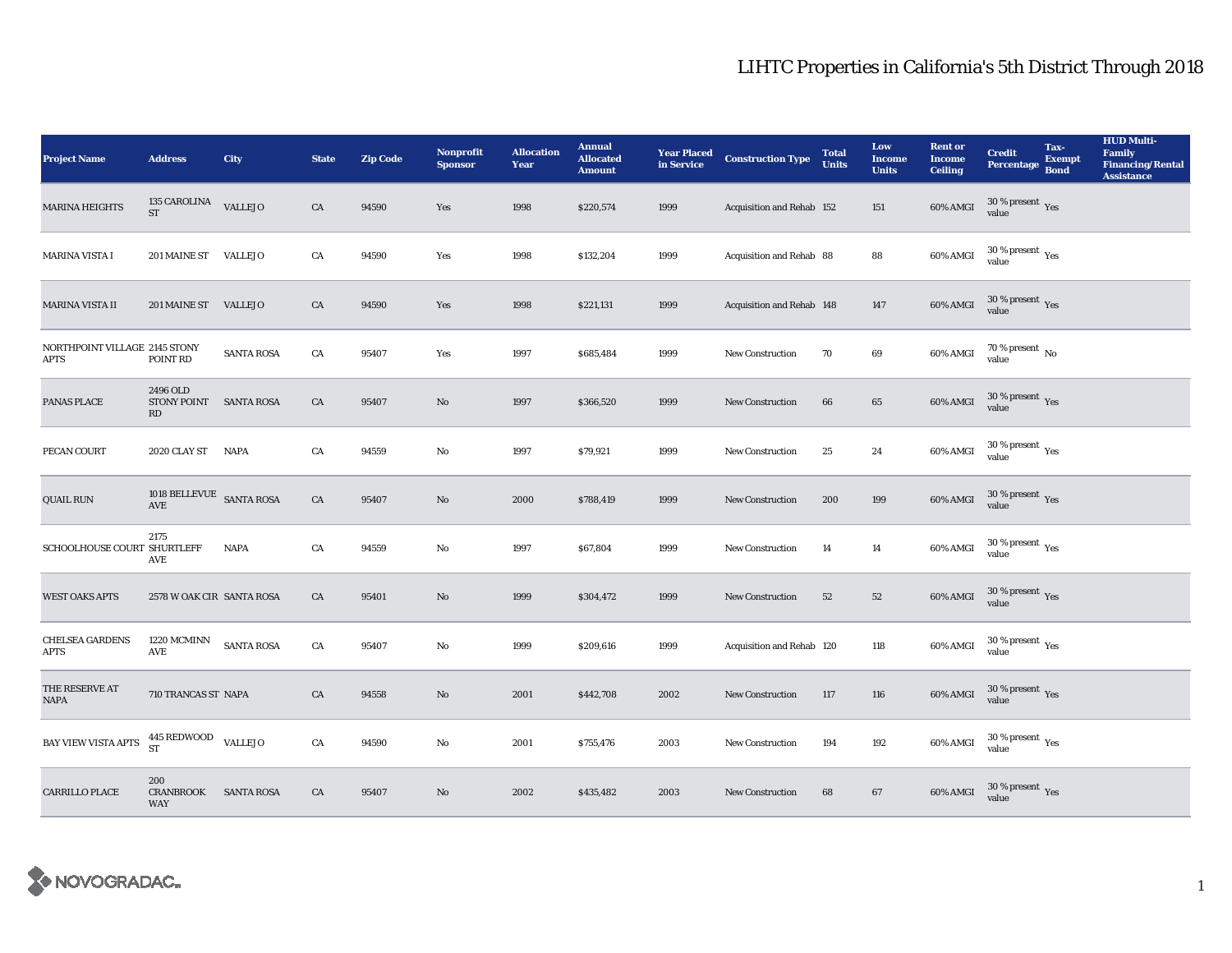| <b>Project Name</b>                             | <b>Address</b>                                                      | City              | <b>State</b> | <b>Zip Code</b> | <b>Nonprofit</b><br><b>Sponsor</b> | <b>Allocation</b><br>Year | <b>Annual</b><br><b>Allocated</b><br><b>Amount</b> | <b>Year Placed<br/>in Service</b> | <b>Construction Type</b> | <b>Total</b><br><b>Units</b> | Low<br><b>Income</b><br><b>Units</b> | <b>Rent or</b><br><b>Income</b><br><b>Ceiling</b> | <b>Credit</b><br><b>Percentage</b>      | Tax-<br><b>Exempt</b><br><b>Bond</b> | <b>HUD Multi-</b><br>Family<br><b>Financing/Rental</b><br><b>Assistance</b> |
|-------------------------------------------------|---------------------------------------------------------------------|-------------------|--------------|-----------------|------------------------------------|---------------------------|----------------------------------------------------|-----------------------------------|--------------------------|------------------------------|--------------------------------------|---------------------------------------------------|-----------------------------------------|--------------------------------------|-----------------------------------------------------------------------------|
| SERENO VILLAGE APTS 750 SERENO DR VALLEJO       |                                                                     |                   | CA           | 94589           | No                                 | 2001                      | \$1,716,604                                        | 2003                              | New Construction         | 125                          | 124                                  | $60\%$ AMGI                                       | 70 % present $\,$ No $\,$<br>value      |                                      |                                                                             |
| <b>VINTAGE AT NAPA</b>                          | $2360$ REDWOOD $\,$ NAPA RD                                         |                   | ${\rm CA}$   | 94558           | $\rm No$                           | 2001                      | \$473,139                                          | 2003                              | <b>New Construction</b>  | 115                          | 115                                  | 60% AMGI                                          | $30\,\%$ present $\,$ Yes value         |                                      |                                                                             |
| <b>WILFORD LANE</b>                             | 160 WILFORD<br><b>LN</b>                                            | <b>COTATI</b>     | ${\rm CA}$   | 94931           | Yes                                | 2002                      | \$530,539                                          | 2003                              | <b>New Construction</b>  | 36                           | 35                                   | 60% AMGI                                          | $70$ % present $\,$ No $\,$<br>value    |                                      |                                                                             |
| ROSENBURG<br><b>BUILDING</b>                    | 306<br>MENDOCINO<br>AVE                                             | <b>SANTA ROSA</b> | ${\rm CA}$   | 95401           | No                                 | 1989                      | \$482,339                                          | 1991                              | Acquisition and Rehab 77 |                              | 76                                   | 60% AMGI                                          | $70$ % present $\,$ No value            |                                      |                                                                             |
| HENDLEY CIRCLE<br>APTS                          | 1415 HENDLEY<br>ST                                                  | <b>SANTA ROSA</b> | ${\rm CA}$   | 95404           | No                                 | 1990                      | \$184,005                                          | 1992                              | New Construction         | 27                           | 27                                   | 60% AMGI                                          | $70$ % present $\,$ No $\,$<br>value    |                                      |                                                                             |
| <b>HUNT'S GROVE APTS</b>                        | 548 HUNT AVE ST HELENA                                              |                   | CA           | 94574           | No                                 | 1990                      | \$489,258                                          | 1992                              | <b>New Construction</b>  | 56                           | 56                                   | 60% AMGI                                          | $70\,\%$ present $\,$ No value          |                                      |                                                                             |
| <b>GROSMAN</b>                                  | 1289 MARTHA<br><b>WAY</b>                                           | SANTA ROSA        | ${\rm CA}$   | 95405           | No                                 | 1992                      | \$120,098                                          | 1993                              | <b>New Construction</b>  | 13                           | 13                                   | 60% AMGI                                          | $70\,\%$ present $\,$ No value          |                                      |                                                                             |
| RIVERHOUSE HOTEL                                | $700$ ALHAMBRA $_{\rm \,MARTINEZ}$<br>$\operatorname{\mathbf{AVE}}$ |                   | ${\rm CA}$   | 94553           | $\mathbf{No}$                      | 1992                      | \$511,672                                          | 1993                              | Acquisition and Rehab 75 |                              | 74                                   | 60% AMGI                                          | $70\,\%$ present $\,$ No value          |                                      |                                                                             |
| <b>LA PRADERA</b>                               | 38 BRANNAN ST CALISTOGA                                             |                   | CA           | 94515           | No                                 | 1992                      | \$468,519                                          | 1994                              | New Construction         | 48                           | $\bf 47$                             | 60% AMGI                                          | $70\,\%$ present $\,$ No value          |                                      |                                                                             |
| <b>ARBORS APTS</b><br>(HERCULES)                | 100 CIVIC DR                                                        | <b>HERCULES</b>   | CA           | 94547           | Yes                                | 1998                      | \$189,383                                          | 1999                              | <b>New Construction</b>  | 60                           | 59                                   | <b>50% AMGI</b>                                   | $30\,\%$ present $\,$ Yes value         |                                      |                                                                             |
| <b>CHARTER OAKS APTS</b>                        | 3025 BROWNS<br>VALLEY RD                                            | <b>NAPA</b>       | ${\rm CA}$   | 94558           | No                                 | 2001                      | \$252,082                                          | 2000                              | Acquisition and Rehab 75 |                              | 74                                   | 50% AMGI                                          | $30\,\%$ present $\,\mathrm{Yes}$ value |                                      |                                                                             |
| NORTHPOINT VILLAGE 2151 STONY<br><b>APTS II</b> | POINT RD                                                            | <b>SANTA ROSA</b> | CA           | 95407           | Yes                                | 1999                      | \$363,075                                          | 2000                              | New Construction         | 40                           | $32\,$                               | $60\%$ AMGI                                       | $70\,\%$ present $\,$ No value          |                                      |                                                                             |
| PAULIN CREEK APTS                               | <b>2808 APPLE</b><br><b>VALLEY LN</b>                               | <b>SANTA ROSA</b> | CA           | 95403           | $\mathbf{No}$                      | 2000                      | \$123,804                                          | 2000                              | Acquisition and Rehab 48 |                              | 44                                   | 60% AMGI                                          | $30\,\%$ present $\,$ Yes value         |                                      |                                                                             |

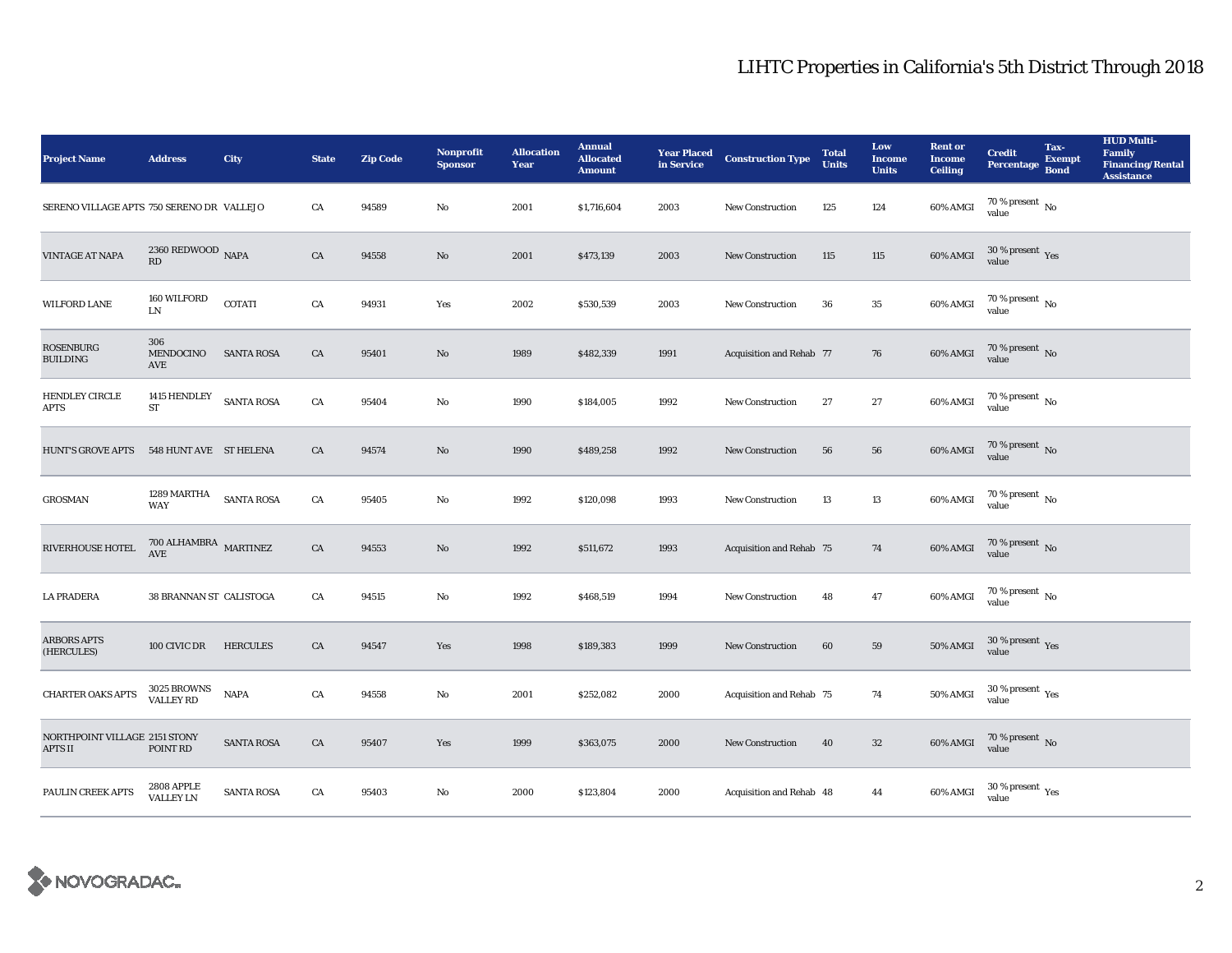| <b>Project Name</b>                                              | <b>Address</b>                        | City                          | <b>State</b> | <b>Zip Code</b> | Nonprofit<br><b>Sponsor</b> | <b>Allocation</b><br>Year | <b>Annual</b><br><b>Allocated</b><br><b>Amount</b> |      | <b>Year Placed Construction Type</b><br>in Service | <b>Total</b><br><b>Units</b> | Low<br><b>Income</b><br><b>Units</b> | <b>Rent or</b><br><b>Income</b><br><b>Ceiling</b> | <b>Credit</b><br>Percentage Bond        | Tax-<br>Exempt | <b>HUD Multi-</b><br>Family<br><b>Financing/Rental</b><br><b>Assistance</b> |
|------------------------------------------------------------------|---------------------------------------|-------------------------------|--------------|-----------------|-----------------------------|---------------------------|----------------------------------------------------|------|----------------------------------------------------|------------------------------|--------------------------------------|---------------------------------------------------|-----------------------------------------|----------------|-----------------------------------------------------------------------------|
| <b>APARTMENTS AT</b><br><b>SILVERADO CREEK</b>                   | 3550 VILLA LN NAPA                    |                               | CA           | 94558           | $\mathbf{N}\mathbf{o}$      | 1999                      | \$449,280                                          | 2000 | New Construction                                   | 102                          | 100                                  | 60% AMGI                                          | $30\,\%$ present $\,\mathrm{Yes}$ value |                |                                                                             |
| VISTA SONOMA<br><b>SENIOR LIVING APTS</b>                        | 1401<br><b>TOWNVIEW</b><br><b>AVE</b> | <b>SANTA ROSA</b>             | CA           | 95405           | $\mathbf{No}$               | 1999                      | \$756,723                                          | 2000 | <b>New Construction</b>                            | 189                          | 189                                  | 60% AMGI                                          | $30\,\%$ present $\,$ Yes value         |                |                                                                             |
| <b>BENICIA POINT</b>                                             | 91 RIVERVIEW<br><b>TER</b>            | <b>BENICIA</b>                | CA           | 94510           | $\rm No$                    | 2003                      | \$493,342                                          | 2004 | <b>New Construction</b>                            | 56                           | 55                                   | 60% AMGI                                          | $30\,\%$ present $\,$ Yes value         |                |                                                                             |
| <b>CYPRESS RIDGE</b>                                             | 2239 MEDA AVE SANTA ROSA              |                               | CA           | 95404           | Yes                         | 2002                      | \$1,642,481                                        | 2004 | <b>New Construction</b>                            | 122                          | 120                                  | 60% AMGI                                          | $70\,\%$ present $\,$ No value          |                |                                                                             |
| MAYACAMAS VILLAGE 70 CALAVERAS NAPA<br><b>APTS</b>               | ${\cal C}{\cal T}$                    |                               | ${\rm CA}$   | 94559           | $\rm No$                    | 1994                      | \$489,726                                          | 1994 | New Construction                                   | 51                           | 50                                   | $60\%$ AMGI                                       | $70$ % present $\,$ No value            |                |                                                                             |
| <b>DOWNTOWN APTS</b>                                             | 435 BEAVER ST SANTA ROSA              |                               | CA           | 95404           | No                          | 1993                      | \$284,310                                          | 1995 | <b>New Construction</b>                            | 34                           | 34                                   | 60% AMGI                                          | $70$ % present $\,$ No value            |                |                                                                             |
| <b>MIDDLETOWN</b><br><b>GARDEN APTS</b>                          | LN                                    | 15750 KNOWLES $\,$ MIDDLETOWN | CA           | 95461           | $\mathbf{N}\mathbf{o}$      | 1994                      | \$107,524                                          | 1995 | New Construction                                   | 36                           | 35                                   | 60% AMGI                                          | $70$ % present $\,$ No value            |                |                                                                             |
| EDGEWOOD APTS                                                    |                                       | 557 LAGUNA DR ROHNERT PARK CA |              | 94928           | $\mathbf{N}\mathbf{o}$      | 1996                      | \$127,993                                          | 1996 | New Construction                                   | 168                          | 68                                   | $60\%$ AMGI                                       | $30\,\%$ present $\,\mathrm{Yes}$ value |                |                                                                             |
| <b>MCBRIDE APTS</b>                                              | $2350\rm\,MCBRIDE$ $\_$ SANTA ROSA LN |                               | ${\rm CA}$   | 95403           | $\mathbf{N}\mathbf{o}$      | 2002                      | \$219,029                                          | 2000 | Acquisition and Rehab 80                           |                              | 78                                   | 60% AMGI                                          | $30\,\%$ present $\,$ Yes value         |                |                                                                             |
| SOLANO VISTA SENIOR $\frac{\rm 40~VALLE~VISTA}{\rm AVE}$ VALLEJO |                                       |                               | CA           | 94590           | No                          | 1998                      | \$644,927                                          | 2000 | <b>New Construction</b>                            | 96                           | 96                                   | 60% AMGI                                          | $70\,\%$ present $\,$ No value          |                |                                                                             |
| FIREHOUSE VILLAGE                                                | 548 SECOND ST<br>W<br>W<br>SONOMA     |                               | ${\rm CA}$   | 95476           | $\mathbf{N}\mathbf{o}$      | 1999                      | \$314,425                                          | 2001 | <b>New Construction</b>                            | $30\,$                       | 23                                   | 60% AMGI                                          | $70\,\%$ present $\,$ No value          |                |                                                                             |
| <b>HILLTOP COMMONS</b><br><b>APTS</b>                            | 15690<br><b>CRESTWOOD</b><br>DR       | <b>SAN PABLO</b>              | CA           | 94806           | No                          | 2001                      | \$732,668                                          | 2001 | Acquisition and Rehab 324                          |                              | 169                                  | 60% AMGI                                          | $30\,\%$ present $\,\mathrm{Yes}$ value |                |                                                                             |
| <b>MISSION SUITES APTS</b>                                       | 1379 MISSION<br><b>BLVD</b>           | <b>SANTA ROSA</b>             | ${\rm CA}$   | 95409           | No                          | 2000                      | \$193,472                                          | 2001 | Acquisition and Rehab 117                          |                              | 116                                  | 60% AMGI                                          | $30\,\%$ present $\,$ Yes value         |                |                                                                             |

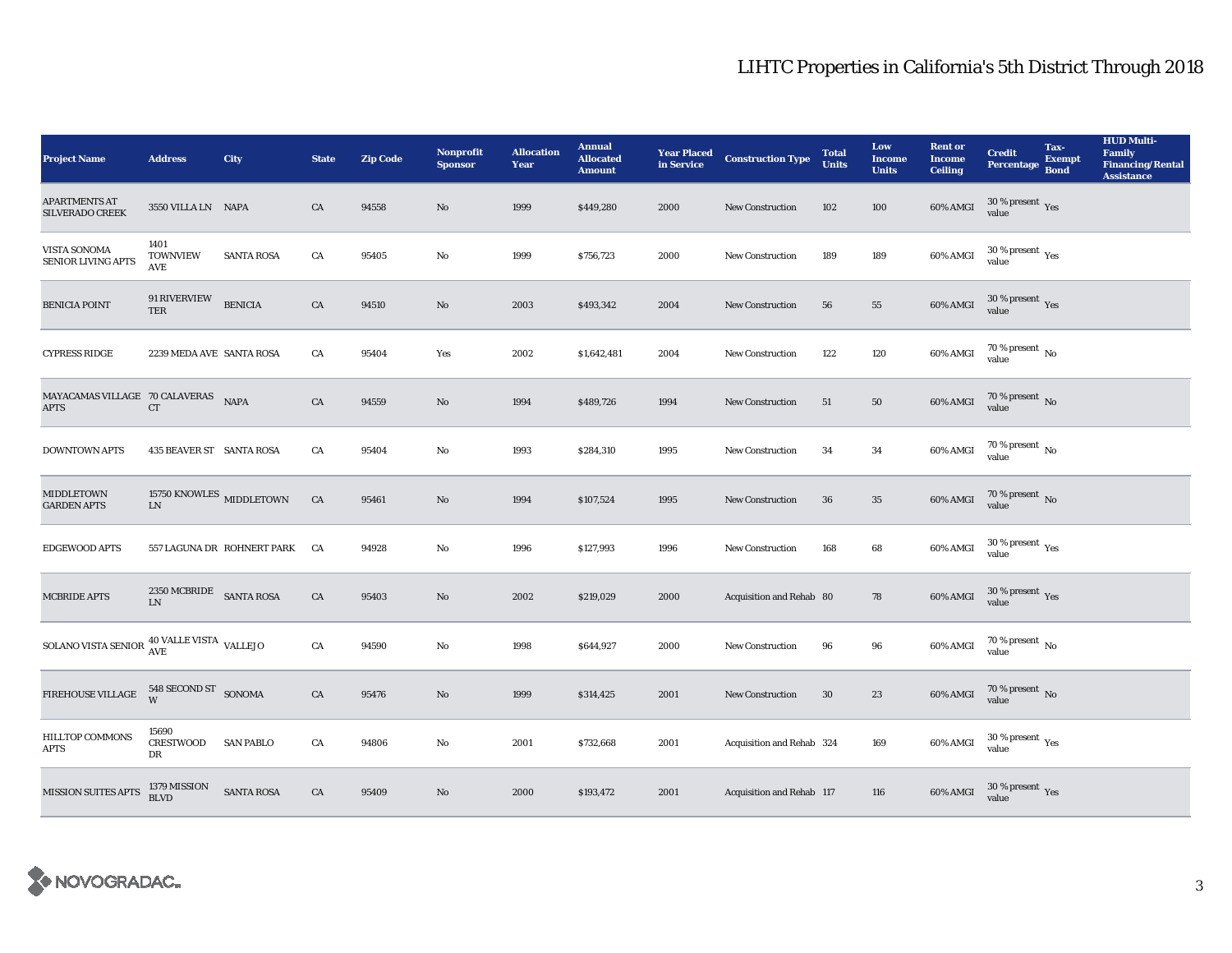| <b>Project Name</b>                                  | <b>Address</b>                                                                                                            | City              | <b>State</b> | <b>Zip Code</b> | <b>Nonprofit</b><br><b>Sponsor</b> | <b>Allocation</b><br>Year | <b>Annual</b><br><b>Allocated</b><br><b>Amount</b> |      | <b>Year Placed Construction Type</b><br>in Service | <b>Total</b><br><b>Units</b> | Low<br><b>Income</b><br><b>Units</b> | <b>Rent or</b><br><b>Income</b><br><b>Ceiling</b> | <b>Credit</b><br><b>Percentage</b>                   | Tax-<br><b>Exempt</b><br><b>Bond</b> | <b>HUD Multi-</b><br>Family<br><b>Financing/Rental</b><br><b>Assistance</b> |
|------------------------------------------------------|---------------------------------------------------------------------------------------------------------------------------|-------------------|--------------|-----------------|------------------------------------|---------------------------|----------------------------------------------------|------|----------------------------------------------------|------------------------------|--------------------------------------|---------------------------------------------------|------------------------------------------------------|--------------------------------------|-----------------------------------------------------------------------------|
| <b>SANTA ROSA GARDEN</b>                             | 4601<br>MONTGOMERY SANTA ROSA<br>DR                                                                                       |                   | CA           | 95409           | No                                 | 2000                      | \$340,451                                          | 2001 | Acquisition and Rehab 111                          |                              | 109                                  | 60% AMGI                                          | 30 % present $\rm\thinspace\gamma_{\rm es}$<br>value |                                      |                                                                             |
| <b>GARDENS</b>                                       | 120 SANTA<br><b>ALICIA DR</b>                                                                                             | ROHNERT PARK CA   |              | 94928           | $\rm No$                           | 1994                      | \$253,661                                          | 1996 | New Construction                                   | 20                           | 20                                   | 60% AMGI                                          | $70\,\%$ present $\,$ No value                       |                                      |                                                                             |
| ORCHARD GARDEN<br><b>APTS</b>                        | 5025 GADDY CT KELSEYVILLE                                                                                                 |                   | CA           | 95451           | No                                 | 1987                      | \$66,275                                           | 1987 | <b>New Construction</b>                            | 34                           | 34                                   | 60% AMGI                                          | $70$ % present $\,$ No value                         |                                      |                                                                             |
| <b>JAY'S PLACE</b>                                   | <b>2805 PARK</b><br><b>MEADOW DR</b>                                                                                      | <b>SANTA ROSA</b> | ${\rm CA}$   | 95407           | $\mathbf{No}$                      | 2000                      | \$470,305                                          | 2002 | New Construction                                   | 41                           | $32\,$                               | 60% AMGI                                          | $70$ % present $\,$ No value                         |                                      |                                                                             |
| <b>MARINA TOWER</b><br><b>ANNEX</b>                  | 575<br>SACRAMENTO VALLEJO<br>ST                                                                                           |                   | CA           | 94590           | $\mathbf{No}$                      | 2001                      | \$151,745                                          | 2002 | Acquisition and Rehab 57                           |                              | 56                                   | 60% AMGI                                          | $30\,\%$ present $\,$ Yes value                      |                                      |                                                                             |
| VINTAGE ZINFANDEL<br><b>SENIOR APTS</b>              | 2037<br><b>ZINFANDEL</b><br>AVE                                                                                           | <b>SANTA ROSA</b> | CA           | 95403           | $\mathbf{N}\mathbf{o}$             | 2001                      | \$565,649                                          | 2002 | <b>New Construction</b>                            | 129                          | 128                                  | 60% AMGI                                          | $30\,\%$ present $\,$ Yes value                      |                                      |                                                                             |
| OAK CREEK TERRACE                                    | <b>2670 FIRST</b><br><b>STREET</b>                                                                                        | <b>NAPA</b>       | CA           | 94558           | No                                 | 2014                      | \$512,930                                          | 2016 | <b>New Construction</b>                            | 41                           | 40                                   | 60% AMGI                                          | 30 % present<br>value                                |                                      | $\mathbf{N}\mathbf{o}$                                                      |
| DEL NIDO APTS                                        | 850 RUSSELL<br>$\operatorname{AVE}$                                                                                       | <b>SANTA ROSA</b> | ${\rm CA}$   | 95403           | $\mathbf{N}\mathbf{o}$             | 1998                      | \$375,572                                          | 1998 | Acquisition and Rehab 206                          |                              | 205                                  | 60% AMGI                                          | $30\,\%$ present $\,\mathrm{Yes}$ value              |                                      |                                                                             |
| FRIENDSHIP ESTATES 2700<br><b>APTS</b>               | $\mbox{\bf T} \mbox{\bf U} \mbox{\bf O} \mbox{\bf L} \mbox{\bf U} \mbox{\bf M} \mbox{\bf N} \mbox{\bf E}$ $\mbox{\bf ST}$ | <b>VALLEJO</b>    | ${\rm CA}$   | 94589           | $\mathbf{N}\mathbf{o}$             | 1998                      | \$99,270                                           | 1998 | Acquisition and Rehab 76                           |                              | 74                                   | 60% AMGI                                          | $30\,\%$ present $\,\mathrm{Yes}$ value              |                                      |                                                                             |
| PAPAGO COURT/APPLE 2820 PAPAGO<br><b>VALLEY APTS</b> | CT                                                                                                                        | <b>SANTA ROSA</b> | CA           | 95403           | $\mathbf{N}\mathbf{o}$             | 1999                      | \$92,909                                           | 1998 | Acquisition and Rehab 48                           |                              | 47                                   | 60% AMGI                                          | $30\,\%$ present $\,$ Yes value                      |                                      |                                                                             |
| <b>VINTAGE PARK</b><br><b>SENIOR APTS</b>            | 147 COLGAN<br>AVE                                                                                                         | <b>SANTA ROSA</b> | CA           | 95404           | No                                 | 1997                      | \$828,528                                          | 1998 | New Construction                                   | 120                          | 119                                  | 60% AMGI                                          | $70\,\%$ present $\,$ No value                       |                                      |                                                                             |
| PALISADES APTS                                       | <b>40 BRANNAN ST CALISTOGA</b>                                                                                            |                   | CA           | 94515           | Yes                                | 2008                      | \$334,134                                          | 2009 | New Construction                                   | 24                           | 23                                   | 60% AMGI                                          | $30\,\%$ present $\,$ Yes value                      |                                      | No                                                                          |
| <b>ROWAN COURT</b>                                   | $2051\,\mathrm{W}\,\mathrm{STEELE}$ SANTA ROSA<br>I.N                                                                     |                   | ${\rm CA}$   | 95403           |                                    | 2008                      | \$928,722                                          | 2009 | <b>New Construction</b>                            | 62                           | 61                                   | 60% AMGI                                          | $30\,\%$ present $\,$ Yes value                      |                                      |                                                                             |

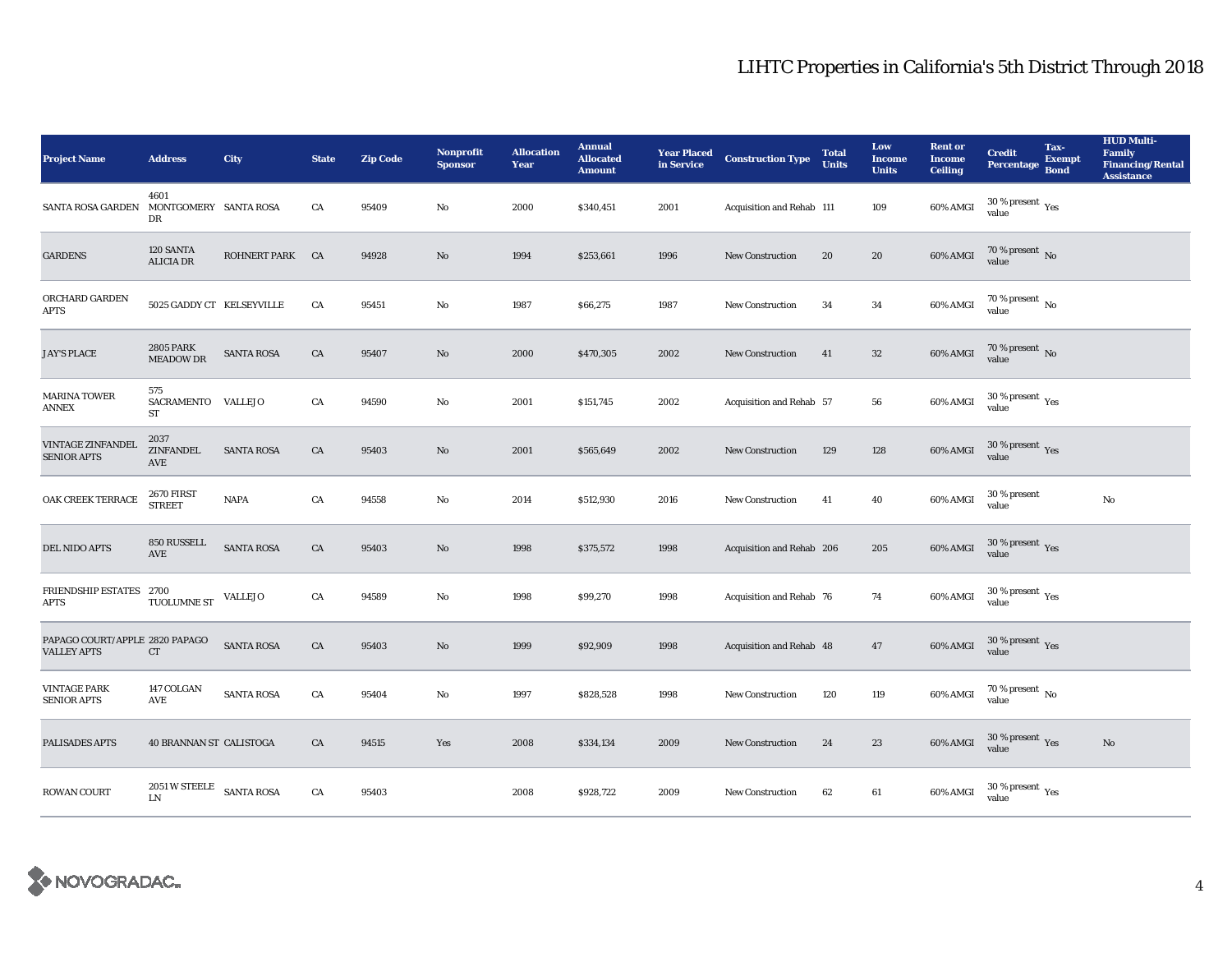| <b>Project Name</b>                                | <b>Address</b>                                   | City              | <b>State</b> | <b>Zip Code</b> | <b>Nonprofit</b><br><b>Sponsor</b> | <b>Allocation</b><br>Year | <b>Annual</b><br><b>Allocated</b><br><b>Amount</b> |      | <b>Year Placed Construction Type</b><br>in Service <b>Construction</b> Type | <b>Total</b><br><b>Units</b> | Low<br><b>Income</b><br><b>Units</b> | <b>Rent or</b><br><b>Income</b><br><b>Ceiling</b> | <b>Credit</b><br><b>Percentage</b>         | Tax-<br><b>Exempt</b><br><b>Bond</b> | <b>HUD Multi-</b><br><b>Family</b><br><b>Financing/Rental</b><br><b>Assistance</b> |
|----------------------------------------------------|--------------------------------------------------|-------------------|--------------|-----------------|------------------------------------|---------------------------|----------------------------------------------------|------|-----------------------------------------------------------------------------|------------------------------|--------------------------------------|---------------------------------------------------|--------------------------------------------|--------------------------------------|------------------------------------------------------------------------------------|
| <b>ALTAMONT APTS</b>                               | 300<br><b>ENTERPRISE</b><br>DR                   | ROHNERT PARK CA   |              | 94928           | No                                 | 1992                      | \$185,682                                          | 1991 | <b>New Construction</b>                                                     | 230                          | 106                                  | 60% AMGI                                          | $30$ % present $\,$ $\rm Yes$<br>value     |                                      |                                                                                    |
| <b>ARROYO GRANDE</b><br><b>VILLAS</b>              | 1899 FINNELL<br>RD                               | YOUNTVILLE        | ${\rm CA}$   | 94599           | Yes                                | 2009                      | \$299,673                                          | 2010 | New Construction                                                            | ${\bf 36}$                   | 24                                   | 60% AMGI                                          | $30\,\%$ present $\,$ Yes value            |                                      | $_{\rm No}$                                                                        |
| <b>SAMARA TERRACE</b>                              | 102 CIVIC DR                                     | <b>HERCULES</b>   | ${\rm CA}$   | 94547           | Yes                                | 2004                      | \$771,389                                          | 2006 | <b>New Construction</b>                                                     | 52                           | 51                                   | 60% AMGI                                          | $70$ % present $\,$ No value               |                                      |                                                                                    |
| <b>OLIVE GROVE</b>                                 | 1945<br>ZINFANDEL<br><b>AVE</b>                  | <b>SANTA ROSA</b> | CA           | 95403           | $\mathbf{No}$                      | 2004                      | \$1,262,126                                        | 2006 | New Construction                                                            | 128                          | 126                                  | 60% AMGI                                          | $30\,\%$ present $\,$ $\rm Yes$<br>value   |                                      |                                                                                    |
| <b>ARBORS APTS</b><br>(ROHNERT PARK)               | $480$ CITY HALL $\,$<br>DR                       | ROHNERT PARK CA   |              | 94928           | $\rm No$                           | 2005                      | \$710,982                                          | 2006 | <b>New Construction</b>                                                     | 56                           | 55                                   | 60% AMGI                                          | $30\,\%$ present $\,$ Yes value            |                                      |                                                                                    |
| <b>MARINA TOWER</b>                                | 601<br>SACRAMENTO VALLEJO<br>ST                  |                   | CA           | 94590           | No                                 | 2005                      | \$680,609                                          | 2006 | Acquisition and Rehab 151                                                   |                              | 150                                  | 60% AMGI                                          | $30\,\%$ present $\,$ Yes value            |                                      |                                                                                    |
| <b>CASA DE VALLEJO</b><br><b>APTS</b>              | 1825 SONOMA<br><b>BLVD</b>                       | <b>VALLEJO</b>    | CA           | 94590           | $\mathbf{N}\mathbf{o}$             | 2005                      | \$512,034                                          | 2006 | Acquisition and Rehab 136                                                   |                              | 136                                  | 60% AMGI                                          | $30\,\%$ present $\,$ Yes value            |                                      |                                                                                    |
| $\operatorname{ROHLFFS}$ CONCORDIA<br><b>MANOR</b> | 2400 FAIR DR NAPA                                |                   | CA           | 94558           | Yes                                | 2008                      | \$726,400                                          | 2010 | Acquisition and Rehab 355                                                   |                              | 351                                  | 60% AMGI                                          | $30\,\%$ present $\,\mathrm{Yes}$<br>value |                                      | Yes                                                                                |
| AMOROSA VILLAGE I                                  | 1300<br>PEBBLECREEK SANTA ROSA<br>DR             |                   | CA           | 95407           | Yes                                | 2009                      | \$0                                                | 2011 | New Construction                                                            | 97                           | 96                                   | 60% AMGI                                          | $70$ % present $\,$ No value               |                                      |                                                                                    |
| AMOROSA VILLAGE II                                 | 1300<br>PEBBLECREEK SANTA ROSA<br>DR             |                   | ${\rm CA}$   | 95407           | Yes                                | 2009                      | \$1,363,139                                        | 2011 | <b>New Construction</b>                                                     | $^{\rm 52}$                  | $52\,$                               | 60% AMGI                                          | $70\,\%$ present $\,$ No value             |                                      |                                                                                    |
| ARROYO POINT APTS                                  | 1090 JENNINGS SANTA ROSA<br>$\operatorname{AVE}$ |                   | ${\rm CA}$   | 95401           | $\mathbf{N}\mathbf{o}$             | 2005                      | \$789,625                                          | 2007 | New Construction                                                            | 70                           | 69                                   | 60% AMGI                                          | $30\,\%$ present $\,$ Yes value            |                                      |                                                                                    |
| <b>AVIAN GLEN</b>                                  | 301 AVIAN DR VALLEJO                             |                   | CA           | 94591           | No                                 | 2004                      | \$1,162,522                                        | 2007 | New Construction                                                            | 87                           | 85                                   | 60% AMGI                                          | $30\,\%$ present $\,$ Yes value            |                                      |                                                                                    |
| <b>COPELAND CREEK</b>                              | 101<br><b>ENTERPRISE</b><br>DR                   | ROHNERT PARK CA   |              | 94928           | No                                 | 2006                      | \$857,936                                          | 2007 | Acquisition and Rehab 171                                                   |                              | 170                                  | 60% AMGI                                          | $30\,\%$ present $\,$ Yes value            |                                      |                                                                                    |

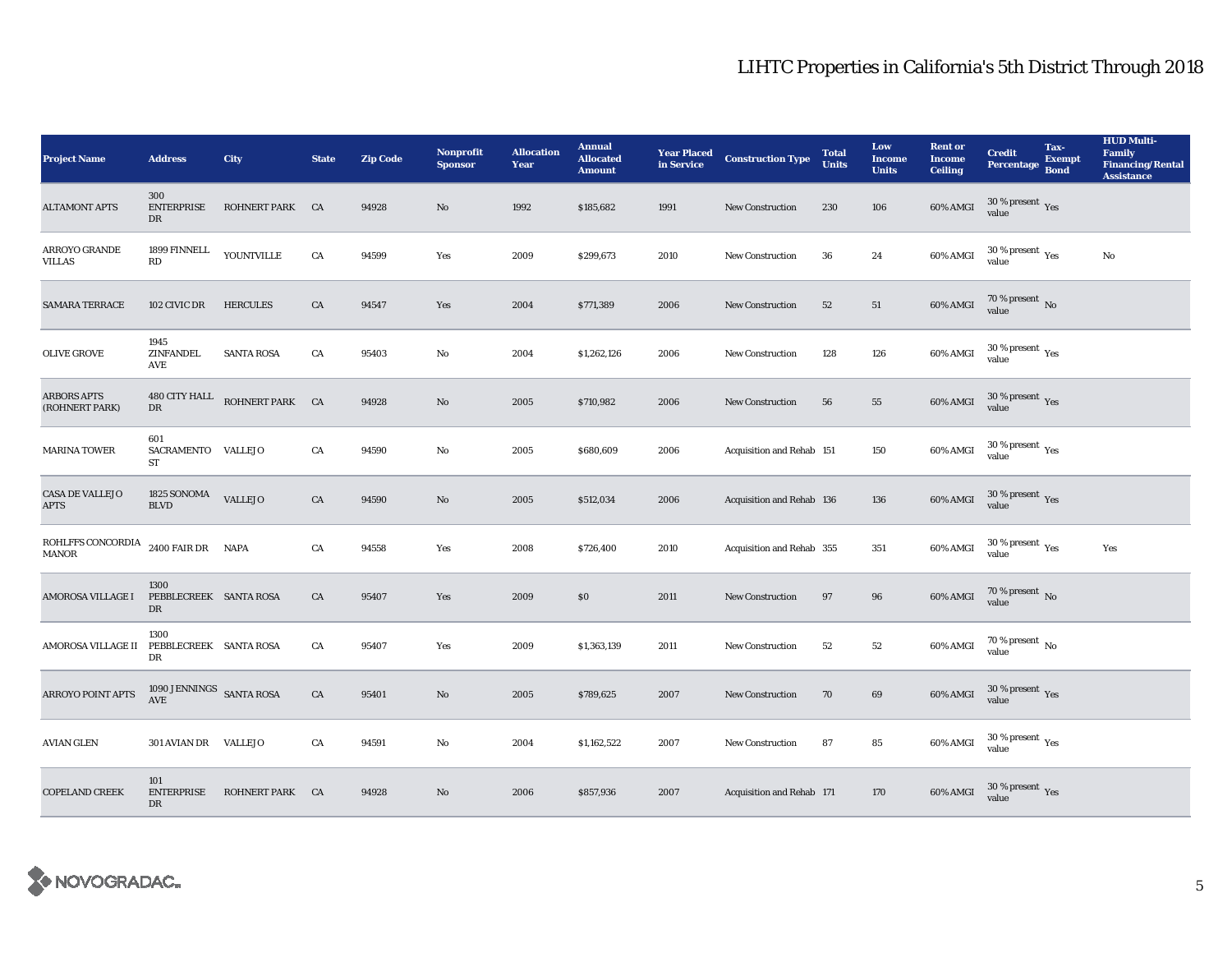| <b>Project Name</b>                                 | <b>Address</b>                                        | City                      | <b>State</b> | <b>Zip Code</b> | <b>Nonprofit</b><br><b>Sponsor</b> | <b>Allocation</b><br>Year | <b>Annual</b><br><b>Allocated</b><br><b>Amount</b> | <b>Year Placed<br/>in Service</b> | <b>Construction Type</b>                   | <b>Total</b><br><b>Units</b> | Low<br><b>Income</b><br><b>Units</b> | <b>Rent or</b><br><b>Income</b><br><b>Ceiling</b> | <b>Credit</b><br><b>Percentage</b>            | Tax-<br><b>Exempt</b><br><b>Bond</b> | <b>HUD Multi-</b><br><b>Family</b><br><b>Financing/Rental</b><br><b>Assistance</b> |
|-----------------------------------------------------|-------------------------------------------------------|---------------------------|--------------|-----------------|------------------------------------|---------------------------|----------------------------------------------------|-----------------------------------|--------------------------------------------|------------------------------|--------------------------------------|---------------------------------------------------|-----------------------------------------------|--------------------------------------|------------------------------------------------------------------------------------|
| MONTE VISTA APTS<br>(SANTA ROSA)                    | 1080 JENNINGS $\,$ SANTA ROSA<br>$\operatorname{AVE}$ |                           | CA           | 95401           | No                                 | 2005                      | \$1,234,754                                        | 2007                              | <b>New Construction</b>                    | 107                          | 105                                  | 60% AMGI                                          | $30$ % present $\rm \gamma_{\rm PS}$<br>value |                                      |                                                                                    |
| <b>OAK RIDGE SENIOR</b><br><b>APTS</b>              | 18800<br><b>BEATRICE DR</b>                           | SONOMA                    | CA           | 95476           | $\mathbf{N}\mathbf{o}$             | 2007                      | \$211,177                                          | 2007                              | Acquisition and Rehab 35                   |                              | 34                                   | $60\%$ AMGI                                       | $30\,\%$ present $\,$ Yes value               |                                      |                                                                                    |
| WINDHAM VILLAGE                                     | 1101 PROSPECT SANTA ROSA<br>AVE                       |                           | CA           | 95409           | No                                 | 2011                      | \$241,883                                          | 2011                              | Acquisition and Rehab 49                   |                              | 49                                   | 60% AMGI                                          | $30\,\%$ present $\,$ Yes value               |                                      | Yes                                                                                |
| ACACIA LANE SENIOR<br><b>APTS</b>                   | 657 ACACIA LN SANTA ROSA                              |                           | ${\rm CA}$   | 95409           | Yes                                | 2010                      | \$440,359                                          | 2012                              | New Construction                           | 43                           | $\bf 43$                             | 60% AMGI                                          | $30\,\%$ present $\,$ Yes value               |                                      |                                                                                    |
| TERRACINA AT SANTA 471 W COLLEGE SANTA ROSA<br>ROSA | $\operatorname{AVE}$                                  |                           | CA           | 95401           | No                                 | 2006                      | \$1,664,783                                        | 2007                              | <b>New Construction</b>                    | 99                           | 98                                   | 60% AMGI                                          | $70$ % present $\,$ No value                  |                                      |                                                                                    |
| CROSSINGS AT SANTA 820 JENNINGS<br><b>ROSA</b>      | AVE                                                   | SANTA ROSA                | CA           | 95401           | No                                 | 2006                      | \$656,544                                          | 2007                              | <b>New Construction</b>                    | 49                           | 48                                   | 60% AMGI                                          | $30\,\%$ present $\,$ Yes value               |                                      |                                                                                    |
| VINEYARD CROSSINGS $_{LN}^{202}$                    | 202 TAPESTRY                                          | AMERICAN<br><b>CANYON</b> | CA           | 94503           | No                                 | 2005                      | \$1,182,784                                        | 2007                              | New Construction                           | 145                          | 144                                  | 60% AMGI                                          | $30\,\%$ present $\,$ $\rm Yes$<br>value      |                                      |                                                                                    |
| <b>COLGAN MEADOWS</b>                               | <b>2701 CREEK</b><br>PARK LN                          | <b>SANTA ROSA</b>         | CA           | 95407           |                                    | 2007                      | \$1,050,625                                        | 2008                              | <b>New Construction</b>                    | 84                           | 83                                   | 60% AMGI                                          | $30\,\%$ present $\,$ Yes value               |                                      |                                                                                    |
| PINOLE GROVE<br>SENIOR HOUSING                      | 800 JOHN ST                                           | PINOLE                    | CA           | 94564           | Yes                                | 2011                      | \$260,072                                          | 2012                              | Both New Construction 70<br>and $A/R$      |                              | 69                                   | 60% AMGI                                          | 30 % present $\rm\,Yes$<br>value              |                                      | No                                                                                 |
| <b>BETHLEHEM TOWER</b><br><b>AFFORDABLE</b>         | 801 TUPPER ST SANTA ROSA                              |                           | CA           | 95404           | Yes                                | 2013                      | \$721,944                                          | 2013                              | Acquisition and Rehab 159                  |                              | 158                                  | 60% AMGI                                          | $30\,\%$ present $\,$ Yes value               |                                      | Yes                                                                                |
| VIDA NUEVA                                          | 705 ROHNERT<br><b>PARK EXPY W</b>                     | ROHNERT PARK CA           |              | 94928           |                                    | 2007                      | \$332,932                                          | 2008                              | New Construction                           | 24                           | $\bf 23$                             | 60% AMGI                                          | $30\,\%$ present $\,$ Yes value               |                                      |                                                                                    |
| VICTORIA GREEN                                      | 163 PARADISE<br>DR                                    | <b>HERCULES</b>           | CA           | 94547           | No                                 | 2002                      | \$769,200                                          | 2004                              | <b>New Construction</b>                    | 132                          | 105                                  | 60% AMGI                                          | $30\,\%$ present $\,$ Yes value               |                                      |                                                                                    |
| SONOMA CREEKSIDE<br><b>APTS</b>                     | $5206$ SANTA $\,$ ROSA CREEK DR $\,$ SANTA ROSA $\,$  |                           | CA           | 95409           | Yes                                | 2012                      | \$303,889                                          | 2013                              | Both New Construction 43<br>and $\rm{A/R}$ |                              | 42                                   | 60% AMGI                                          | $30\,\%$ present $\,$ Yes value               |                                      | Yes                                                                                |

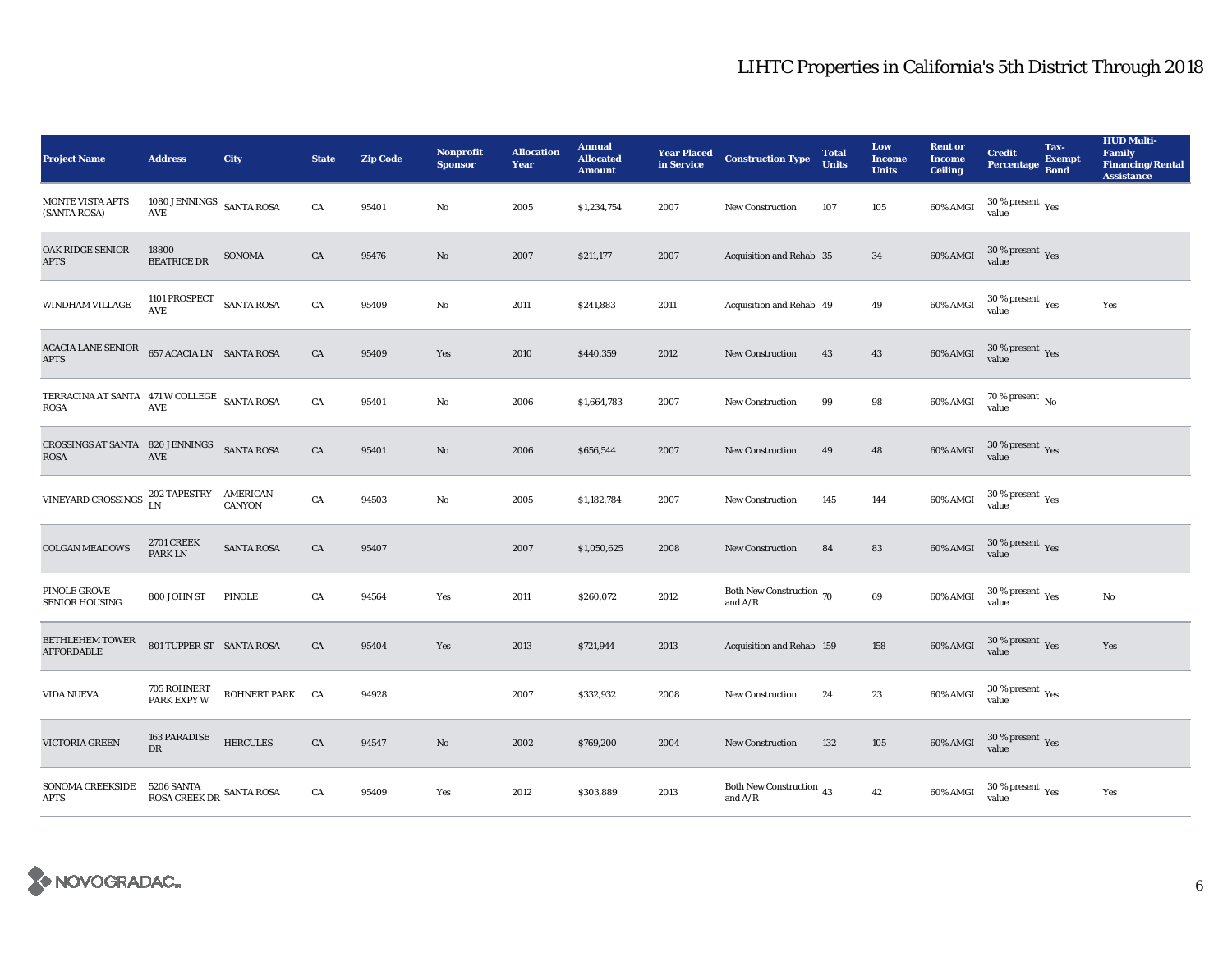| <b>Project Name</b>                          | <b>Address</b>                                | City              | <b>State</b> | <b>Zip Code</b> | <b>Nonprofit</b><br><b>Sponsor</b> | <b>Allocation</b><br>Year | <b>Annual</b><br><b>Allocated</b><br><b>Amount</b> | <b>Year Placed<br/>in Service</b> | <b>Construction Type</b> | <b>Total</b><br><b>Units</b> | Low<br><b>Income</b><br><b>Units</b> | <b>Rent or</b><br><b>Income</b><br><b>Ceiling</b> | <b>Credit</b><br><b>Percentage</b>       | Tax-<br><b>Exempt</b><br><b>Bond</b> | <b>HUD Multi-</b><br><b>Family</b><br><b>Financing/Rental</b><br><b>Assistance</b> |
|----------------------------------------------|-----------------------------------------------|-------------------|--------------|-----------------|------------------------------------|---------------------------|----------------------------------------------------|-----------------------------------|--------------------------|------------------------------|--------------------------------------|---------------------------------------------------|------------------------------------------|--------------------------------------|------------------------------------------------------------------------------------|
| <b>SONOMA GARDENS</b>                        | 700 RODEO LN SANTA ROSA                       |                   | CA           | 95407           | Yes                                | 2012                      | \$418,092                                          | 2013                              | <b>New Construction</b>  | 60                           | 59                                   | 60% AMGI                                          | 30 % present Yes<br>value                |                                      | No                                                                                 |
| TEMPLE ART LOFTS                             | 715 MARIN ST VALLEJO                          |                   | CA           | 94590           | Yes                                | 2011                      | \$351,267                                          | 2013                              | Acquisition and Rehab 29 |                              | 28                                   | 60% AMGI                                          | $30\ \%$ present $\ _{\mbox{Yes}}$ value |                                      | $\rm No$                                                                           |
| <b>WOODBRIDGE</b><br><b>VILLAGE APTS</b>     | 727 HUNT AVE ST HELENA                        |                   | CA           | 94574           | No                                 | 2012                      | \$285,170                                          | 2013                              | Acquisition and Rehab 50 |                              | 49                                   | 60% AMGI                                          | $30\,\%$ present $\,\mathrm{Yes}$ value  |                                      | Yes                                                                                |
| MAGNOLIA PARK<br>TOWNHOMES & APTS AVE        | 2000 IMOLA                                    | <b>NAPA</b>       | CA           | 94559           | No                                 | 2004                      | \$313,697                                          | 2005                              | New Construction         | 29                           | 28                                   | 60% AMGI                                          | $30\%$ present Yes<br>value              |                                      |                                                                                    |
| SPRINGS VILLAGE                              | 200 FUENTE LN SONOMA                          |                   | CA           | 95476           | $\mathbf{N}\mathbf{o}$             | 2004                      | \$808,989                                          | 2005                              | New Construction         | 80                           | 79                                   | 60% AMGI                                          | $30\,\%$ present $\,$ Yes value          |                                      |                                                                                    |
| TIMOTHY COMMONS                              | 419 TIMOTHY<br><b>RD</b>                      | <b>SANTA ROSA</b> | CA           | 95407           | No                                 | 2004                      | \$323,436                                          | 2005                              | <b>New Construction</b>  | 32                           | 31                                   | 60% AMGI                                          | $30\,\%$ present $\,$ Yes value          |                                      |                                                                                    |
| <b>BELLA VISTA SENIOR</b><br>(LAKEPORT)      | 1075 MARTIN ST LAKEPORT                       |                   | CA           | 95453           | $\mathbf{N}\mathbf{o}$             | 2012                      | \$721,248                                          | 2013                              | <b>New Construction</b>  | 48                           | 47                                   | 60% AMGI                                          | $70$ % present $\,$ No value             |                                      | $\rm No$                                                                           |
| <b>TOWER APTS</b>                            | 781 E COTATI<br>$\operatorname{AVE}$          | ROHNERT PARK CA   |              | 94928           | Yes                                | 2012                      | \$338,283                                          | 2013                              | New Construction         | 50                           | 49                                   | $60\%$ AMGI                                       | $70\,\%$ present $\,$ No value           |                                      | $\rm No$                                                                           |
| <b>VALLEY OAK HOMES</b>                      | 875 LYON ST                                   | SONOMA            | CA           | 95476           | Yes                                | 2011                      | \$986,254                                          | 2013                              | <b>New Construction</b>  | 43                           | 42                                   | $60\%$ AMGI                                       | $70\,\%$ present $\,$ No value           |                                      | $\mathbf{No}$                                                                      |
| <b>ANTON NAPA APTS</b>                       | 703 SARATOGA<br>DR                            | <b>NAPA</b>       | CA           | 94559           | No                                 | 2012                      | \$176,178                                          | 2014                              | <b>New Construction</b>  | 134                          | 27                                   | 50% AMGI                                          | $30\,\%$ present $\,\mathrm{Yes}$ value  |                                      | No                                                                                 |
| <b>BERRELLESA PALMS</b>                      | 310<br>BERRELLESA ST MARTINEZ                 |                   | CA           | 94553           | $\mathbf{No}$                      | 2012                      | \$768,925                                          | 2014                              | New Construction         | 49                           | ${\bf 48}$                           | 60% AMGI                                          | $30\,\%$ present $\,\mathrm{Yes}$ value  |                                      | Yes                                                                                |
| <b>CALISTOGA FAMILY</b><br><b>APARTMENTS</b> | 1715<br>WASHINGTON CALISTOGA<br><b>STREET</b> |                   | CA           | 94515           | Yes                                | 2013                      | \$1,130,805                                        | 2015                              | <b>New Construction</b>  | 48                           | 47                                   | 60% AMGI                                          | $70\,\%$ present $\,$ No value           |                                      | No                                                                                 |
| <b>GRAY'S MEADOW</b>                         | $2354\ \mathrm{MEADOW}\qquad$ SANTA ROSA WAY  |                   | CA           | 95404           | Yes                                | 2014                      | \$397,367                                          | 2015                              | Acquisition and Rehab 52 |                              | 51                                   | 60% AMGI                                          | $70\,\%$ present $_{\rm{No}}$            |                                      | No                                                                                 |